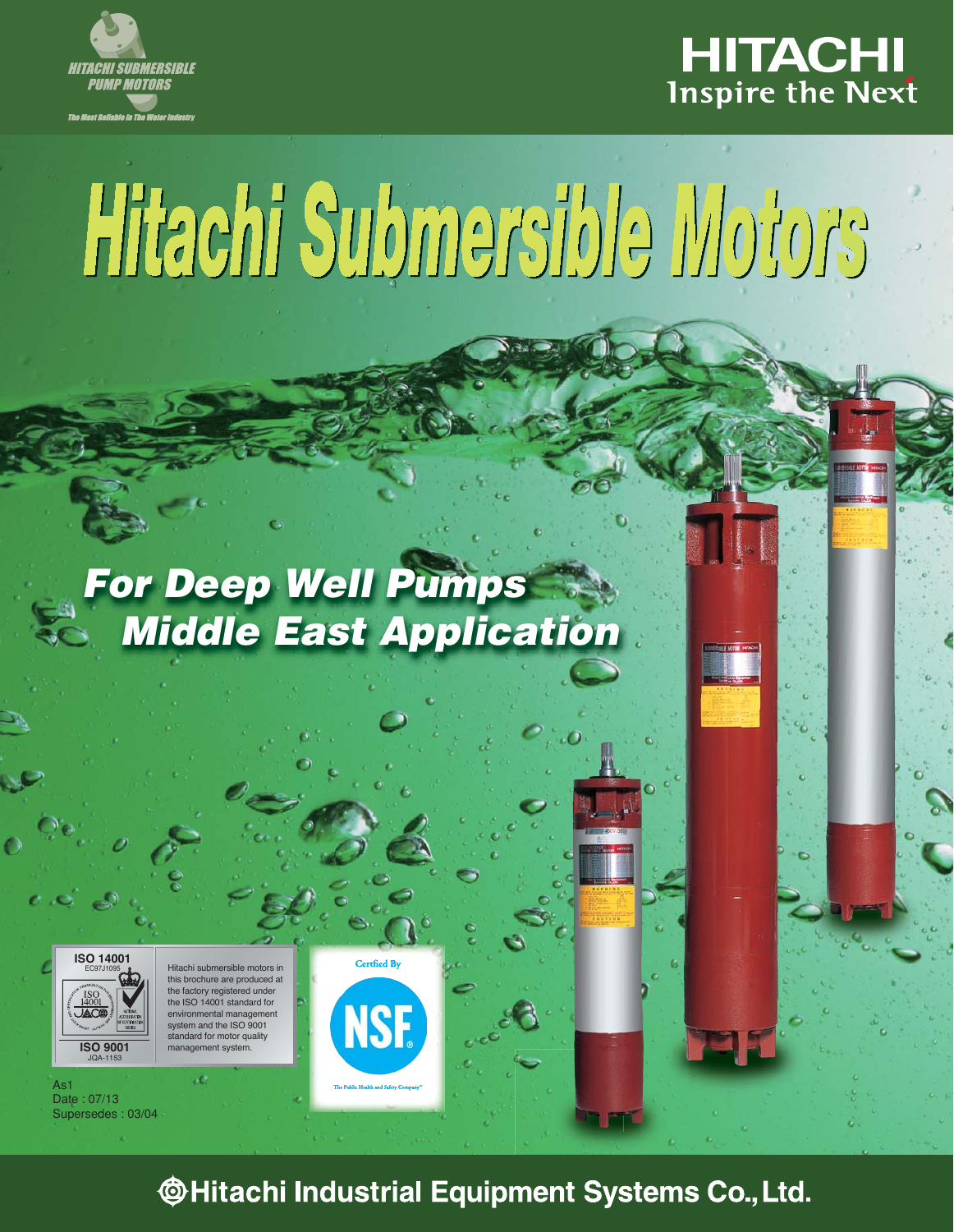# **60 years of** submersible motor experience

# **Classification of Submersible Motors**

## **For Deep Wells**

**For Municipal Water Service, Industrial Irrigation and Building Water Supply**

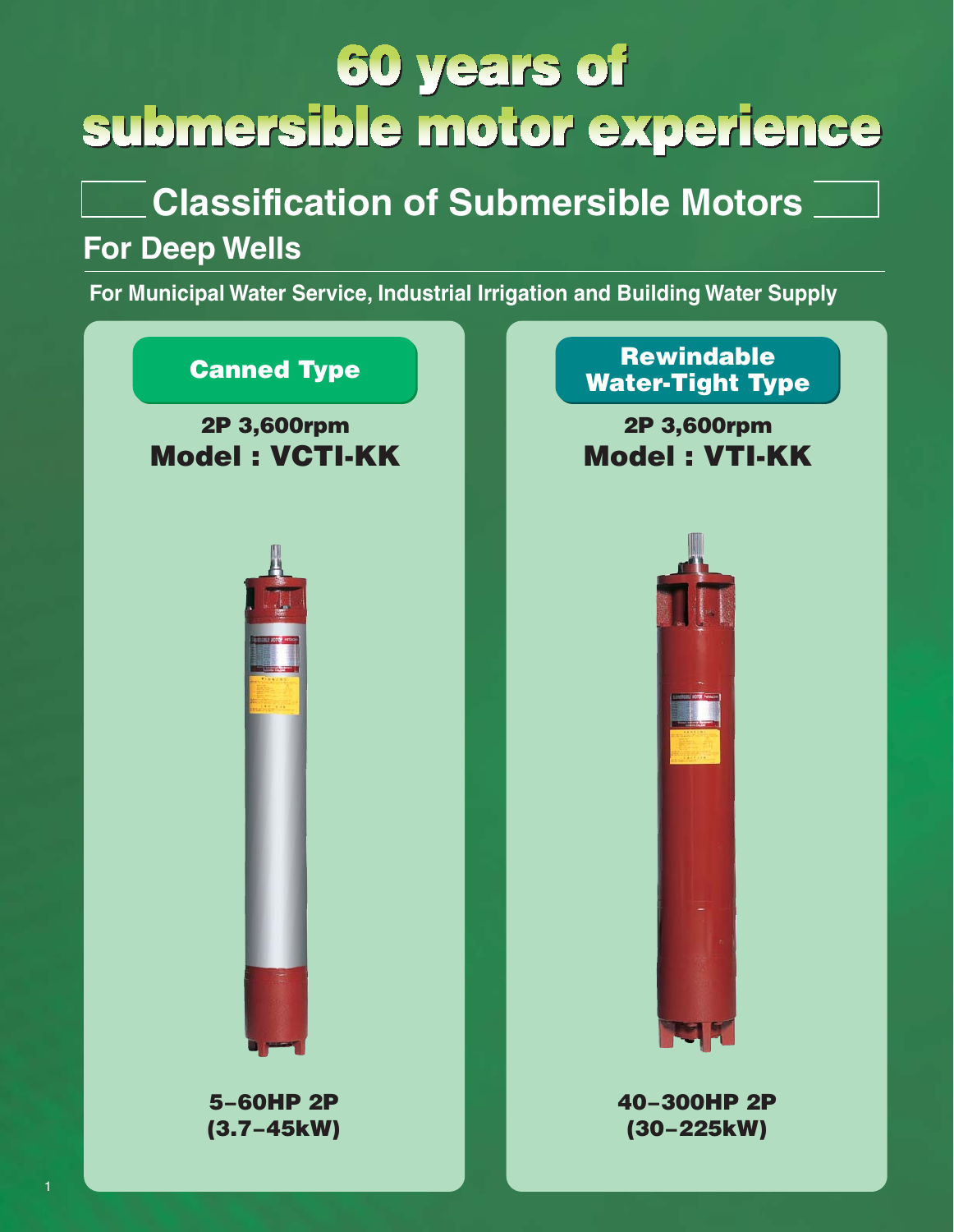## **Hitachi's General Features**

## **High Quality Thrust Bearings**

The thrust bearing is of the kingsbury type lubricated by the internal fluid.

During operation a wedge of water is drawn between the stainless steel pivot shoes and carbon disc to carry the thrust load generated by the pump.

The bearing construction is achieved long motor life because of our quality construction based on our experience and a field results.

## **Sand Resistant Slinger and Lip Seals**

A stainless steel slinger and slinger guide are also closely fit to help prevent sand entry. Double rubber seals are installed to prevent well water and contaminants from entering the motor.

## **Rotor Core with Baked Epoxy Coating**

A baked epoxy coating prevents rusting of the rotor core. All external and internal cast iron parts are coated with epoxy resin then baked for resistance to water and rust.

## **Highly Reliable Carbon Bearing**

Two water lubricated carbon bearings are used as guide bearings. These have extremely large surface area and result in extra alignment support - less whipping and acts as a steady bushing.

### **Balancing**

The rotor balance rings allow for excellent dynamic balance for the rotaring element of the motor.

## **Water-Filled Design**

The motor lubrication is provided by the internal cooling water consisting of a water, antifreeze, and antirust mixture good to  $-22^{\circ}F$  ( $-30^{\circ}C$ ). This mixture is installed at the factory. Water plugs are located near the top of the motor and are used by the installer to check the water level or to top off if needed before installation.

## **Complete Corrosion and Water-Tight Protection**

All main motor components are made of stainless steel: including the can housing (water tight type motors have baked epoxy coated carbon steel housings), shaft and bolts. All other motor parts are coated with the baked epoxy coating.

### **Japan Made**

All Hitachi submersible motors are manufactured and tested under the most stringent quality control procedures in Japan, providing long service life and trouble-free operation.





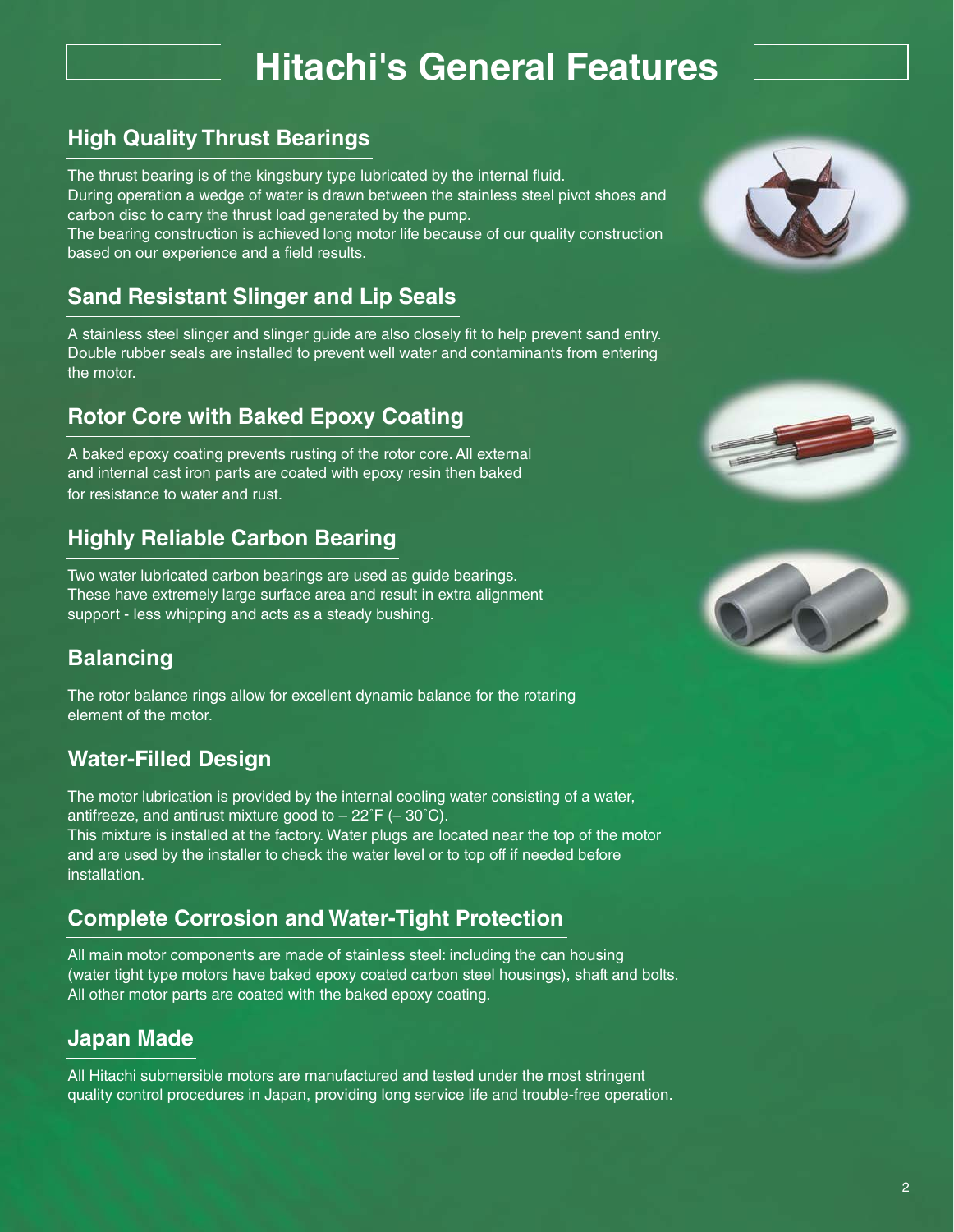# **Hitachi's Special Technology**

## **Canned Type**

### **Replaceable Plug-in Type Lead**

The motor leads are stranded copper, extremely flexible, 150 inches (3.8m) in length and field replaceable.

#### **Durable Insulation**

The motor stator coil of the canned type is mounted in a stainless steel frame and is completely sealed in a protective stainless steel cylinder. Complete water proofing insures long life for the moisture resistant insulation.

#### **Excellent Heat Resistance**

Strength against thermal fluctuation and internal mechanical stress is assured by the use of a patented "Hi-canned Resin". The space between the stator, stainless steel protective can and frame is filled with this epoxy resin, allowing faster and greater heat dissipation resulting in longer motor life.

## **95˚F (35˚C)Water Temperature (6" 5HP - 40HP)**

The motors operate with a flow rate 0.5ft/sec. (0.15m/sec.) in water temperature up to 95˚F (35˚C) without any derating of horsepower. This 95˚F (35˚C) temperature is 18˚F (10˚C) higher than NEMA standards.

## **Rewindable Water-Tight Type**

#### **Reliable Insulation Wire**

The coil conductor insulation material is a specially developed denatured polypropylene, which offers excellent leak-resistant characteristics. Three barriers are applied to the copper conductors to provide complete insulation against the cooling fluid inside the motor. This design is the result of extensive research and in long insulation life under severe operating conditions.

## **Quality Construction**

The lead wires are 200 inches (5m) long and internally connected direct to the winding. The stator is enclosed by an epoxy coated carbon steel shell, and the end bells are epoxy coated cast iron. The cooling fluid in the motor is in direct contact with the insulated windings to help keep the motor cool.







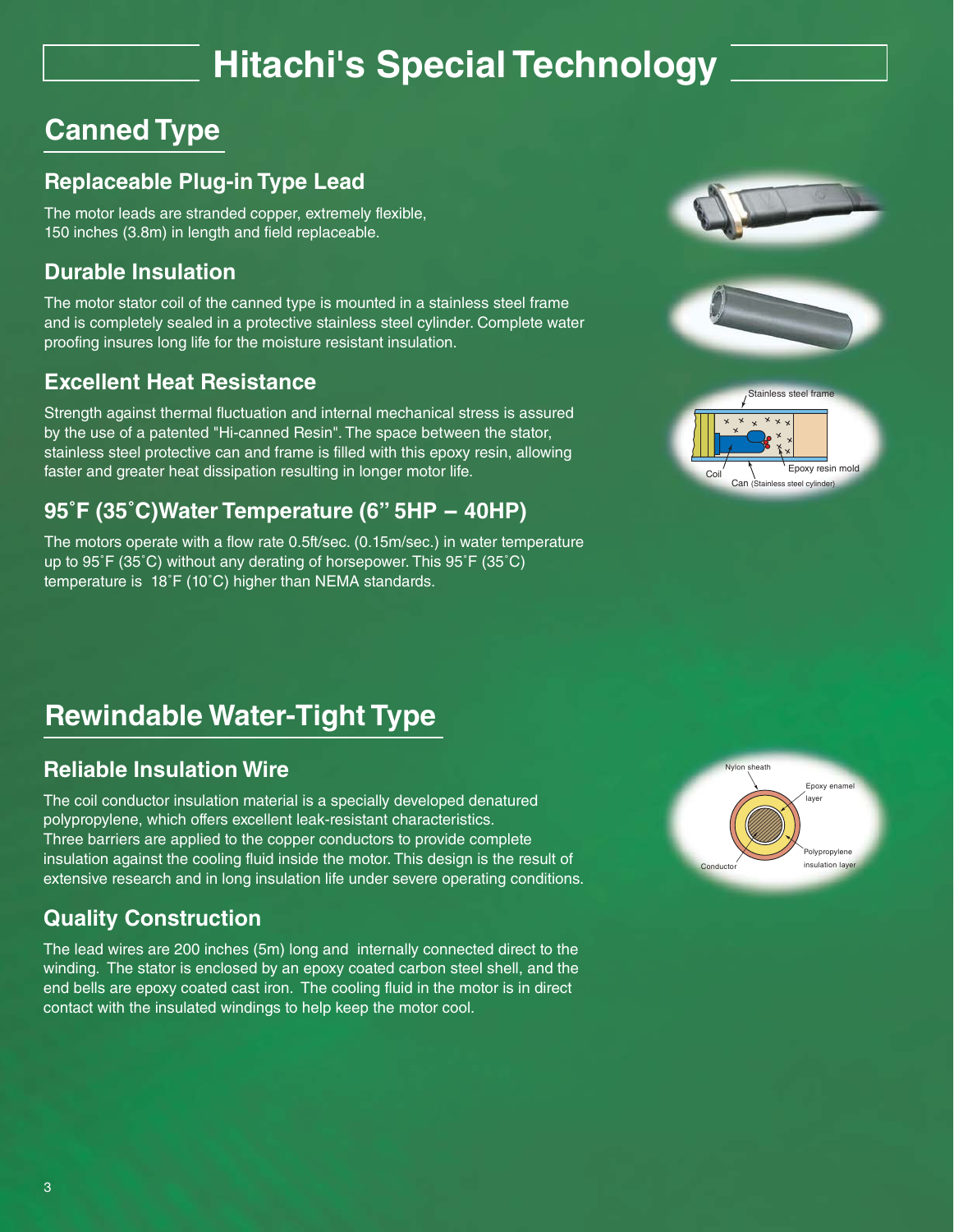# **HITACHI'S SPECIAL TECHNOLOGY**

## **High Thrust Bearing**







|                   |            | Output          |            |                 |                               |                           |  |
|-------------------|------------|-----------------|------------|-----------------|-------------------------------|---------------------------|--|
| <b>Motor Size</b> |            | Std Water Spec. |            | Hot Water Spec. | <b>Bearing</b><br><b>Type</b> | Number of<br><b>Shoes</b> |  |
|                   | <b>HP</b>  | kW              | <b>HP</b>  | kW              |                               |                           |  |
| 6"                | $5 - 30$   | $3.7 - 22$      | $5 - 30$   | $3.7 - 22$      | A                             | 3                         |  |
| 6"                | $40 - 60$  | $30 - 45$       |            |                 | в                             | 6                         |  |
| 8"                | $40 - 150$ | $30 - 110$      | $40 - 125$ | $30 - 90$       | С                             | 6                         |  |
| $10" - 12"$       | 175-300    | 132-225         | 150-250    | $110 - 185$     | C                             | 8                         |  |

| No             | <b>Part Name</b>         |
|----------------|--------------------------|
| 1              | Pivot Shoe               |
| $\overline{2}$ | <b>Bearing Frame</b>     |
| 3              | Carbon Disc              |
| $\overline{4}$ | <b>Metal Support</b>     |
| 5              | Metal Frame              |
| 6              | <b>Thrust Plate</b>      |
| 7              | Slide Plate              |
| 8              | <b>Up Thrust Bearing</b> |

#### **HIGH-PERFORMANCE THRUST BEARING**

The well established KINGSBURY design thrust bearing creates a wedge of water between the pivot shoe and carbon disc. Our innovative design permits high thrust loads to be placed on the bearings while showing no measurable wear after several years of severe duty operation.

This allows for long pumping life, virtual trouble free operation and low maintenance.

For all 6" motors, the 1,330N maximum continuous up-thrust is absorbed between the upper carbon sleeve bearing and the rotor balance ring. For all 8" - 14" motors, the 4,410N maximum continuous up-thrust is carried between the upper slide plate and the separate up-thrust carbon bearing.

| <b>Motor Size</b> | Out Put        |              | Std Water Spec. |                  |  |
|-------------------|----------------|--------------|-----------------|------------------|--|
|                   |                | Amb. Temp.   | Down Thrust     | <b>Up Thrust</b> |  |
| 6"                | 5-30HP         | 35°C (95°F)  | 15,700N         | 1,330N           |  |
| 6"                | 40-60HP        | 25°C (77°F)  | 22,200N         | 1,330N           |  |
| $8" \times 6"$    | 40-60HP        | 25°C (77°F)  | 22,200N         | 1,330N           |  |
| 8"                | 40-150HP       | 25°C (77°F)  | 44,100N         | 4,410N           |  |
| 10"               | 175-250HP      | 25°C (77°F)  | 44,100N         | 4,410N           |  |
| 12"               | 300HP          | 25°C (77°F)  | 44,100N         | 4.410N           |  |
|                   |                |              |                 |                  |  |
|                   |                |              |                 |                  |  |
|                   |                |              | Hot Water Spec. |                  |  |
| <b>Motor Size</b> | <b>Out Put</b> | Amb. Temp.   | Down Thrust     | <b>Up Thrust</b> |  |
| 6"                | 5-30HP         | 75°C (167°F) | 12,000N         | 930N             |  |
| $8" \times 6"$    | 40-60HP        | 75°C (167°F) | 15,200N         | 930N             |  |
|                   | 40-100HP       | 75°C (167°F) | 30,300N         | 3,030N           |  |
| 8"                | 125HP          | 55°C (131°F) | 39,900N         | 3,990N           |  |
| 10"               | 150-200HP      | 55°C (131°F) | 39,900N         | 3,990N           |  |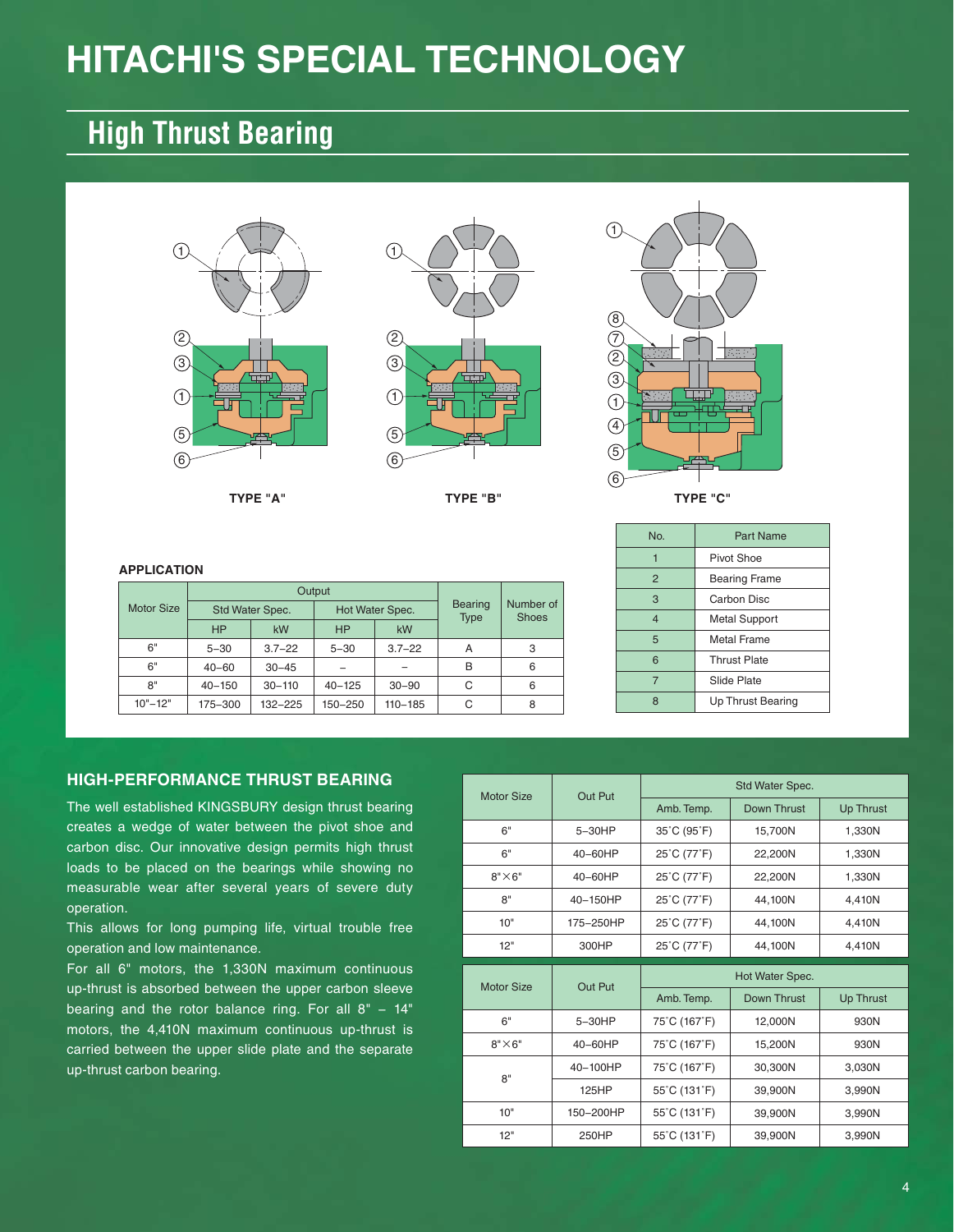# **CANNED TYPE FOR DEEP WELL PUMPS**



## **INSULATION**

| Construction       | Housing (Stainless steel frame)<br>$x \times x$<br>x<br>Coil<br>Epoxy resin mold<br>Can (Stainless steel cylinder)                                                           |
|--------------------|------------------------------------------------------------------------------------------------------------------------------------------------------------------------------|
| Slot<br>Insulation | Coil heat-resistant enamel wire<br>Slot insulation<br>Wedge<br><b>STANDARD SPEC:</b><br>CLASS E, B, F<br>HOT WATER SPEC:<br><b>CLASS F</b><br>Can (Stainless steel cylinder) |

## **STANDARD SPECIFICATIONS**

| <b>Cable Connection</b>   | Plug-in Type                       |
|---------------------------|------------------------------------|
| <b>Cable Length</b>       | 3.8m (150 inches)                  |
| Shaft                     | <b>NEMA Splined</b>                |
| Flange                    | <b>NEMA Standard</b>               |
| <b>Voltage/ Frequency</b> | 230V, 220V 60Hz<br>380V, 460V 60Hz |
| Speed                     | 3600 min <sup>-1</sup>             |
| <b>Service Factor</b>     | 1.15                               |

#### **Water Environment**

| <b>Flow Rate</b>                      |          | $0.15$ m/sec. $(0.5$ ft/sec.) |  |  |
|---------------------------------------|----------|-------------------------------|--|--|
| pH Level                              |          | $6.5 - 8.0$                   |  |  |
| <b>Standard Water Spec.</b>           | $5-40HP$ | 35°C (95°F)                   |  |  |
| Maximum Amb. Temp.                    | 50, 60HP | 25°C (77°F)                   |  |  |
| Hot Water Spec.<br>Maximum Amb. Temp. | $5-30HP$ | 75°C (167°F)                  |  |  |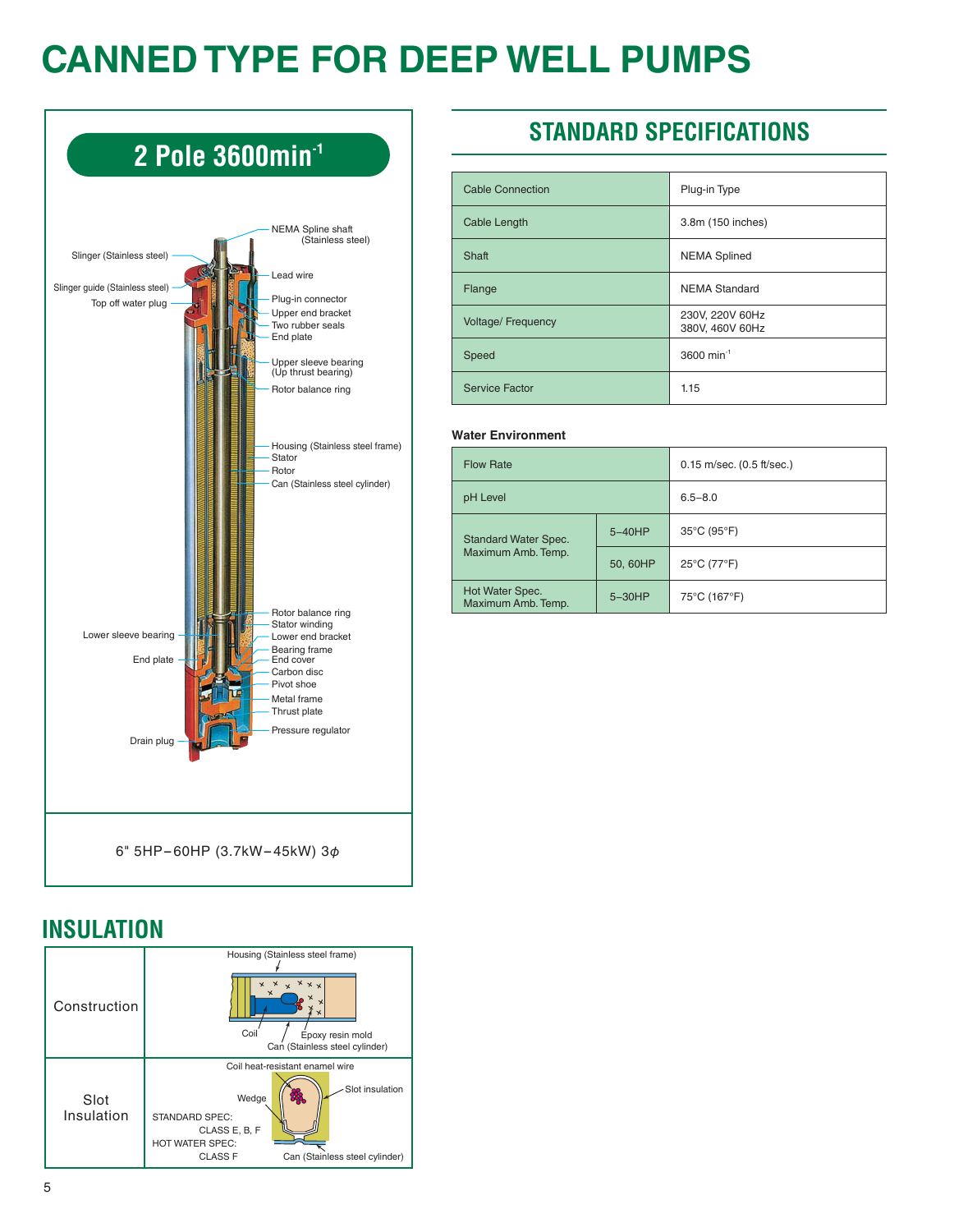## **Size and Weight 2 Pole 3600min-1 60Hz**



| Std. Water        | Output    |           | D         |      | Net Weight |               |      |            |      |
|-------------------|-----------|-----------|-----------|------|------------|---------------|------|------------|------|
| Spec.             |           |           |           | L    |            | <b>Direct</b> |      | $Y-\Delta$ |      |
| <b>Motor Size</b> | <b>HP</b> | <b>kW</b> | mm (inch) | mm   | inch       | kg            | lbs. | kg         | lbs. |
|                   | 5         | 3.7       |           | 583  | 22.95      | 43            | 95   | 44         | 97   |
|                   | 7.5       | 5.5       |           | 630  | 24.80      | 45            | 99   | 46         | 101  |
|                   | 10        | 7.5       | 140(5.5)  | 685  | 26.97      | 50            | 110  | 51         | 112  |
|                   | 15        | 11        |           | 760  | 29.92      | 58            | 128  | 59         | 130  |
| 6"                | 20        | 15        |           | 800  | 31.50      | 62            | 137  | 63         | 139  |
| 25                |           | 18.5      |           | 920  | 36.22      | 73            | 161  | 74         | 163  |
|                   | 30        | 22        |           | 970  | 38.19      | 80            | 176  | 82         | 181  |
|                   | 40        | 30        |           | 1060 | 41.73      | 90            | 198  | 92         | 203  |
|                   | 50        | 37        |           | 1060 | 41.73      | 90            | 198  | 92         | 203  |
|                   | 60        | 45        |           | 1060 | 41.73      | 90            | 198  | 92         | 203  |

\*Gross Weight : See page 15

## **Cable Size and Type 3.8m (150 inches) Lead Wire Standard Length**

|                   |                                                  | Output    |              | Lead Wire Size (mm <sup>2</sup> ) |                                     |                 |                                     |  |
|-------------------|--------------------------------------------------|-----------|--------------|-----------------------------------|-------------------------------------|-----------------|-------------------------------------|--|
| Std. Water Spec.  | <b>Start Type</b>                                |           |              |                                   | 380V, 460V                          | 230V, 220V      |                                     |  |
| <b>Motor Size</b> |                                                  | HP        | kW           | mm <sup>2</sup>                   | $A \times B$ (mm)                   | mm <sup>2</sup> | $A \times B$ (mm)                   |  |
|                   |                                                  | $5 - 25$  | $3.7 - 18.5$ | 5.5                               | $25.1 \times 9.6$                   | 5.5             | $25.1 \times 9.6$                   |  |
|                   | Direct<br>(One Lead)<br>4 Wires                  | 30        | 22           | 5.5                               | $25.1 \times 9.6$                   | 8               | $27.7 \times 10.4$                  |  |
|                   |                                                  | 40        | 30           | 5.5                               | $25.1 \times 9.6$                   |                 |                                     |  |
| 6"                |                                                  | $50 - 60$ | $37 - 45$    | 8                                 | $27.7 \times 10.4$                  |                 |                                     |  |
|                   | $Y - \triangle$<br>(Two Lead)<br>4 Wires+3 Wires | $5 - 30$  | $3.7 - 22$   | 5.5                               | $25.1 \times 9.6 / 19.4 \times 9.2$ | 5.5             | $25.1 \times 9.6 / 19.4 \times 9.2$ |  |
|                   |                                                  | 40        | 30           | 5.5                               | $25.1 \times 9.6 / 19.4 \times 9.2$ | 8               | 27.7×10.4/21.5×10                   |  |
|                   |                                                  | $50 - 60$ | $37 - 45$    | 5.5                               | $25.1 \times 9.6 / 19.4 \times 9.2$ | 8               | 27.7×10.4/21.5×10                   |  |

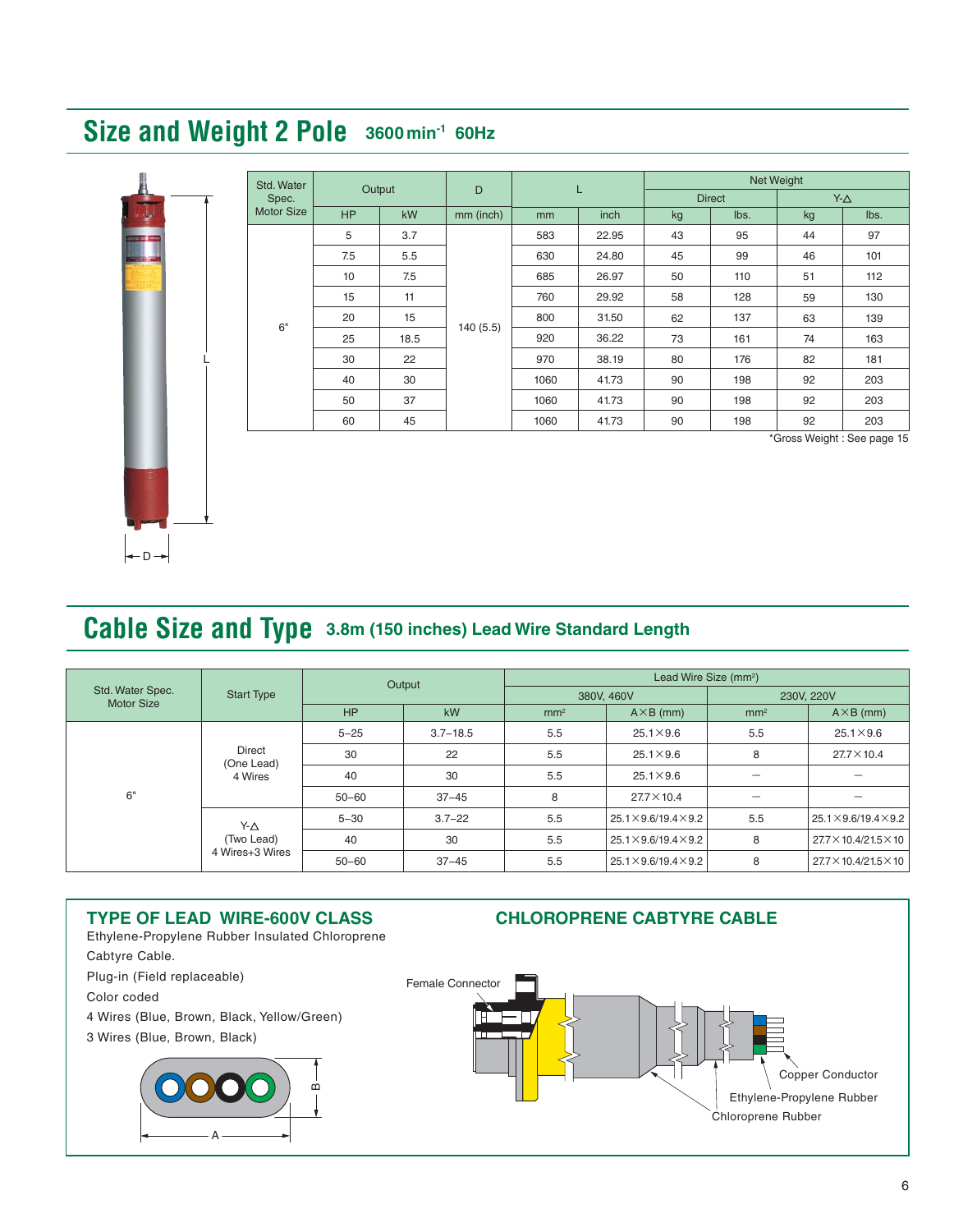# **WATER TIGHT TYPE FOR DEEP WELL PUMPS**



## **INSULATION**



#### Description of Water Tight Insulated Wire



The reliability of submersible motors depends upon their insulation characteristics. Hitachi has carried out continuous research and development of submersible motors for many years, drawing upon its total corporate technology. These efforts have resulted in new patented water tight insulated magnet wire having excellent insulation characteristics. This patented technology is being applied to all Hitachi water tight submersible motors. For the insulation material, specially developed denatured polypropylene is applied over a special enamel layer. An external nylon sheath (for standard water spec.) and PTFE sheath (for hot water spec.) are applied over this polypropylene layer for extra mechanical protection. These three insulation barriers are applied to copper conductors for complete insulation from the cooling fluid. This guarantees that Hitachi submersible motors will have an extremely long service life.

## **STANDARD SPECIFICATIONS**

| <b>Cable Connection</b>   | Direct to Stator                                     |
|---------------------------|------------------------------------------------------|
| Cable Length              | 5m (200 inches)                                      |
| Shaft                     | NEMA Splined 8"<br>HITACHI Standard (Keyed) 10"-12"  |
| Flange                    | NEMA Standard 8"<br>HITACHI Standard (Keyed) 10"-12" |
| <b>Voltage/ Frequency</b> | 230V, 220V 60Hz<br>380V, 460V 60Hz                   |
| Speed                     | 3600 min <sup>-1</sup>                               |
| Service Factor            | 1.15                                                 |

#### **Water Environment**

| <b>Flow Rate</b>                                  |           | $0.15$ m/sec. $(0.5$ ft/sec.) |  |  |  |
|---------------------------------------------------|-----------|-------------------------------|--|--|--|
| pH Level                                          |           | $6.5 - 8.0$                   |  |  |  |
| <b>Standard Water Spec.</b><br>Maximum Amb. Temp. | 40-300HP  | 25°C (77°F)                   |  |  |  |
| Hot Water Spec.                                   | 40-100HP  | 75°C (167°F)                  |  |  |  |
| Maximum Amb. Temp.                                | 125-250HP | 55°C (131°F)                  |  |  |  |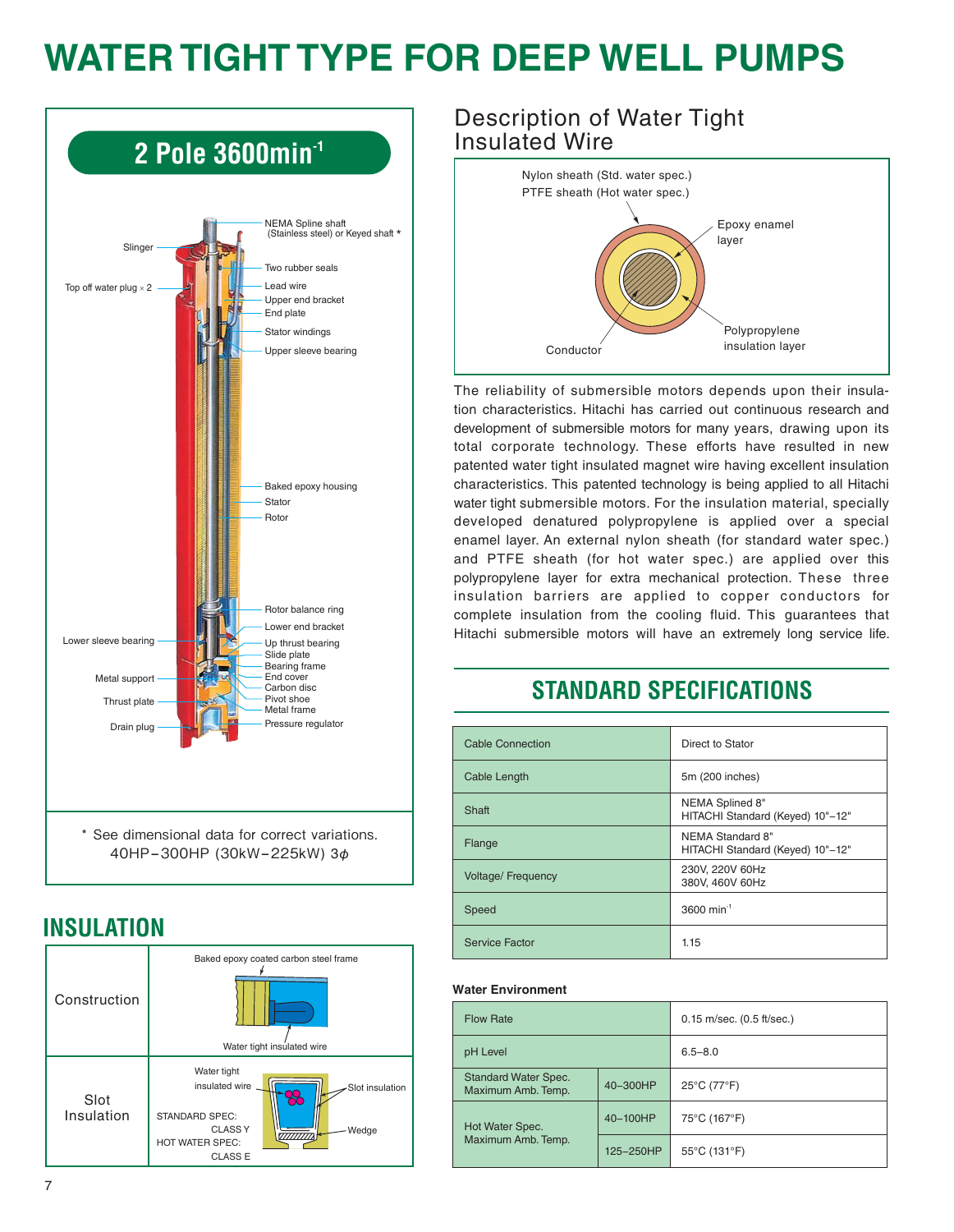## **Size and Weight 2 Pole 3600min-1 60Hz**



|       |                   | Output    |           |               |             | L             | Net Weight |               |           |                                                                                                                                                      |  |
|-------|-------------------|-----------|-----------|---------------|-------------|---------------|------------|---------------|-----------|------------------------------------------------------------------------------------------------------------------------------------------------------|--|
| Spec. | <b>Motor Size</b> |           |           | D             |             |               |            | <b>Direct</b> |           | $Y-\Delta$                                                                                                                                           |  |
|       |                   | <b>HP</b> | <b>kW</b> | mm (inch)     | mm          | inch          | kg         | lbs.          | kg        | lbs.<br>419 (412)<br>474<br>529<br>518<br>595<br>739<br>816<br>959<br>$\overline{\phantom{0}}$<br>419 (412)<br>474 (467)<br>518<br>595<br>595<br>739 |  |
|       |                   | 40        | 30        |               | 1120 (1090) | 44.09 (42.91) | 145 (142)  | 320 (313)     | 150 (147) | 331 (324)                                                                                                                                            |  |
|       |                   | 50        | 37        |               | 1180 (1150) | 46.44 (45.28) | 160 (157)  | 353 (346)     | 165 (162) | 364 (357)                                                                                                                                            |  |
|       |                   | 60        | 45        |               | 1250 (1220) | 49.19 (48.03) | 185 (182)  | 408 (401)     | 190 (187) |                                                                                                                                                      |  |
| Std.  | 8"                | 75        | 55        | 191 (7.52)    | 1350        | 53.15         | 210        | 463           | 215       |                                                                                                                                                      |  |
| Water |                   | 100       | 75        |               | 1480        | 58.27         | 235        | 518           | 240       |                                                                                                                                                      |  |
| Spec. |                   | 125       | 90        |               | 1480        | 58.27         | 235        | 518           | 235       |                                                                                                                                                      |  |
|       |                   | 150       | 110       |               | 1680        | 66.14         | 270        | 595           | 270       |                                                                                                                                                      |  |
|       |                   | 175       | 132       |               | 1620        | 63.78         | 335        | 739           | 335       |                                                                                                                                                      |  |
|       | 10"               | 200       | 150       | 216.5 (8.52)  | 1770        | 69.68         | 370        | 816           | 370       |                                                                                                                                                      |  |
|       |                   | 250       | 185       |               | 2020        | 79.53         | 430        | 948           | 435       |                                                                                                                                                      |  |
|       | 12"               | 300       | 225       | 267.5 (10.53) | 2000        | 78.75         | 660        | 1455          | —         |                                                                                                                                                      |  |
|       |                   | 40        | 30        |               | 1180 (1150) | 46.44 (45.28) | 160 (157)  | 353 (346)     | 165 (162) | 364 (357)                                                                                                                                            |  |
|       |                   | 50        | 37        |               | 1250 (1220) | 49.19 (48.03) | 185 (182)  | 408 (401)     | 190 (187) |                                                                                                                                                      |  |
|       | 8"                | 60        | 45        | 191 (7.52)    | 1350 (1320) | 53.15 (54.85) | 210 (207)  | 463 (456)     | 215 (212) |                                                                                                                                                      |  |
| Hot   |                   | 75        | 55        |               | 1480        | 58.27         | 235        | 518           | 235       |                                                                                                                                                      |  |
| Water |                   | 100       | 75        |               | 1680        | 66.14         | 270        | 595           | 270       |                                                                                                                                                      |  |
| Spec. |                   | 125       | 90        |               | 1680        | 66.14         | 270        | 595           | 270       |                                                                                                                                                      |  |
|       |                   | 150       | 110       |               | 1620        | 63.78         | 335        | 739           | 335       |                                                                                                                                                      |  |
|       | 10"               | 175       | 132       | 216.5 (8.52)  | 1770        | 69.68         | 370        | 816           | 370       | 816                                                                                                                                                  |  |
|       |                   | 200       | 150       |               | 2020        | 79.53         | 430        | 948           | 430       | 948                                                                                                                                                  |  |
|       | 12"               | 250       | 185       | 267.5 (10.53) | 2000        | 78.75         | 660        | 1455          |           |                                                                                                                                                      |  |

( ) 6 inch Flange Gross Weight : See page 15

## **Cable Size and Type**

#### **200 inches (5m) Lead Wire Standard Length (Round 1 Stranded Conductor)**

| Spec.                 | <b>Start Type</b>        | <b>Motor Size</b> | Output      |             | <b>Lead Wire Size</b> |            |                          |                          |  |  |
|-----------------------|--------------------------|-------------------|-------------|-------------|-----------------------|------------|--------------------------|--------------------------|--|--|
|                       |                          |                   |             |             |                       | 380V, 460V | 230V, 220V               |                          |  |  |
|                       |                          |                   | HP          | kW          | mm <sup>2</sup>       | Dia (mm)   | mm <sup>2</sup>          | Dia (mm)                 |  |  |
|                       | <b>Direct</b><br>4 Wires | 8"                | 40          | 30          | 8                     | 9.2        | 8                        | 9.2                      |  |  |
|                       |                          |                   | $50 - 60$   | $37 - 45$   | 8                     | 9.2        | 14                       | 11.0                     |  |  |
|                       |                          |                   | $75 - 100$  | $55 - 75$   | 14                    | 11.0       | 22                       | 13.5                     |  |  |
|                       |                          |                   | $125 - 150$ | $90 - 110$  | 22                    | 13.5       | $\overline{\phantom{a}}$ | $\overline{\phantom{a}}$ |  |  |
|                       |                          | 10"               | 175-250     | 132-185     | 30                    | 15.0       | $\overline{\phantom{0}}$ | $\overline{\phantom{m}}$ |  |  |
| Std.<br>Water         |                          | 12"               | 300         | 225         | 60                    | 19.5       | $\overline{\phantom{a}}$ | $\overline{\phantom{m}}$ |  |  |
| Spec.                 | Y-A<br>7 Wires           | 8"                | $40 - 75$   | $30 - 55$   | 8                     | 9.2        | 8                        | 9.2                      |  |  |
|                       |                          |                   | 100         | 75          | 8                     | 9.2        | 14                       | 11.0                     |  |  |
|                       |                          |                   | 125         | 90          | 8                     | 9.2        | $\qquad \qquad -$        | $\overline{\phantom{m}}$ |  |  |
|                       |                          |                   | 150         | 110         | 14                    | 11.0       | $\overline{\phantom{0}}$ | $\overline{\phantom{m}}$ |  |  |
|                       |                          | 10"               | 175-200     | 132-150     | 14                    | 11.0       | $\overline{\phantom{a}}$ | $\overline{\phantom{m}}$ |  |  |
|                       |                          |                   | 250         | 185         | 22                    | 13.5       | -                        | $\overline{\phantom{m}}$ |  |  |
|                       | <b>Direct</b><br>4 Wires | 8"                | 40          | 30          | 8                     | 9.2        | Ξ.                       | $\overline{\phantom{a}}$ |  |  |
|                       |                          |                   | $50 - 60$   | $37 - 45$   | 14                    | 11.0       | -                        | $\overline{\phantom{m}}$ |  |  |
|                       |                          |                   | $75 - 125$  | $55 - 75$   | 22                    | 13.5       | -                        | $\overline{\phantom{m}}$ |  |  |
| Hot<br>Water<br>Spec. |                          | 10"               | 150         | 110         | 22                    | 13.5       | -                        | $\qquad \qquad -$        |  |  |
|                       |                          |                   | 175-200     | $132 - 150$ | 38                    | 16.0       | $\overline{\phantom{0}}$ | $\overline{\phantom{m}}$ |  |  |
|                       |                          | 12"               | 250         | 185         | 60                    | 19.5       | $\overline{\phantom{a}}$ | $\overline{\phantom{a}}$ |  |  |
|                       | Y-Δ<br>7 Wires           | 8"                | $40 - 50$   | $30 - 37$   | 8                     | 9.2        | 8                        | 9.2                      |  |  |
|                       |                          |                   | $60 - 75$   | $45 - 55$   | 8                     | 9.2        | 14                       | 11.0                     |  |  |
|                       |                          |                   | $100 - 125$ | $75 - 90$   | 14                    | 11.0       | $\overline{\phantom{a}}$ | $\overline{\phantom{m}}$ |  |  |
|                       |                          | 10"               | 150-200     | $110 - 150$ | 14                    | 11.0       | $\overline{\phantom{a}}$ | $\overline{\phantom{m}}$ |  |  |

#### **TYPE OF LEAD WIRE - 600V CLASS**

Std. Water Spec.: Ethylene-Propylene Rubber Insulated Chloroprene Cabtyre Cable. Hot. Water Spec.: Ethylene-Propylene Rubber Insulated Chloroprene (Denatured) Cabtyre Cable. Color coded (Blue, Brown, Black, Yellow/Green)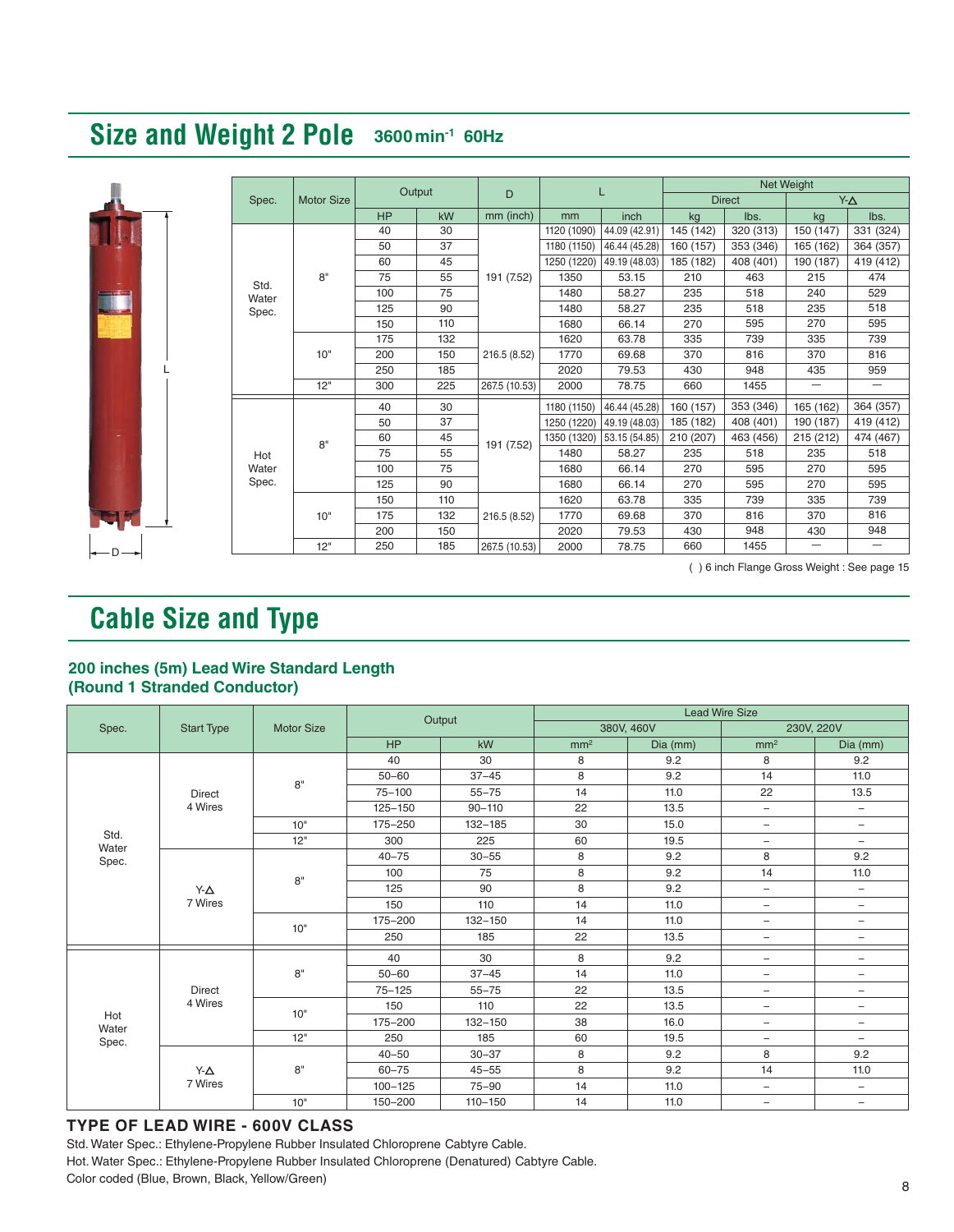# **DIMENSIONAL DATA**



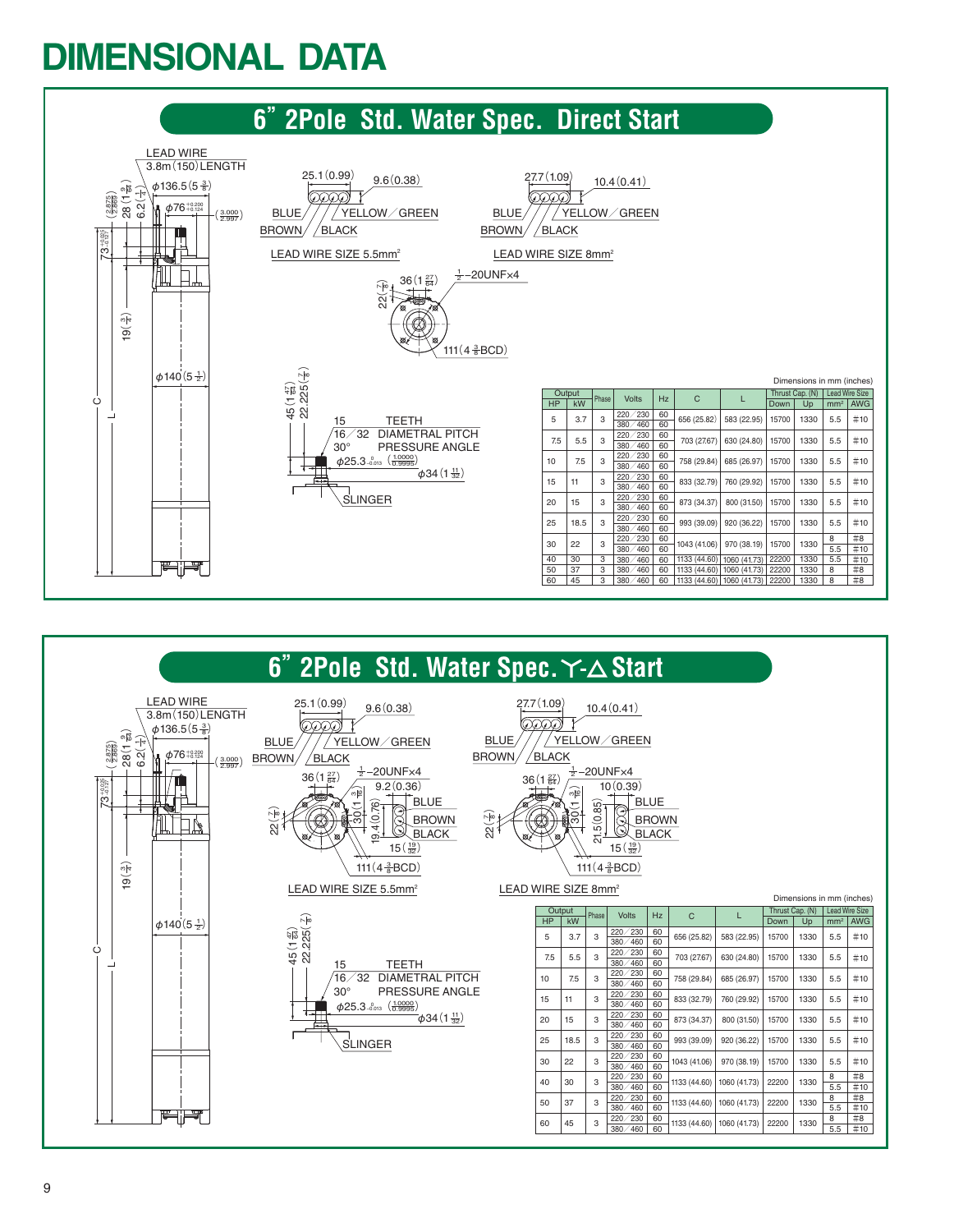

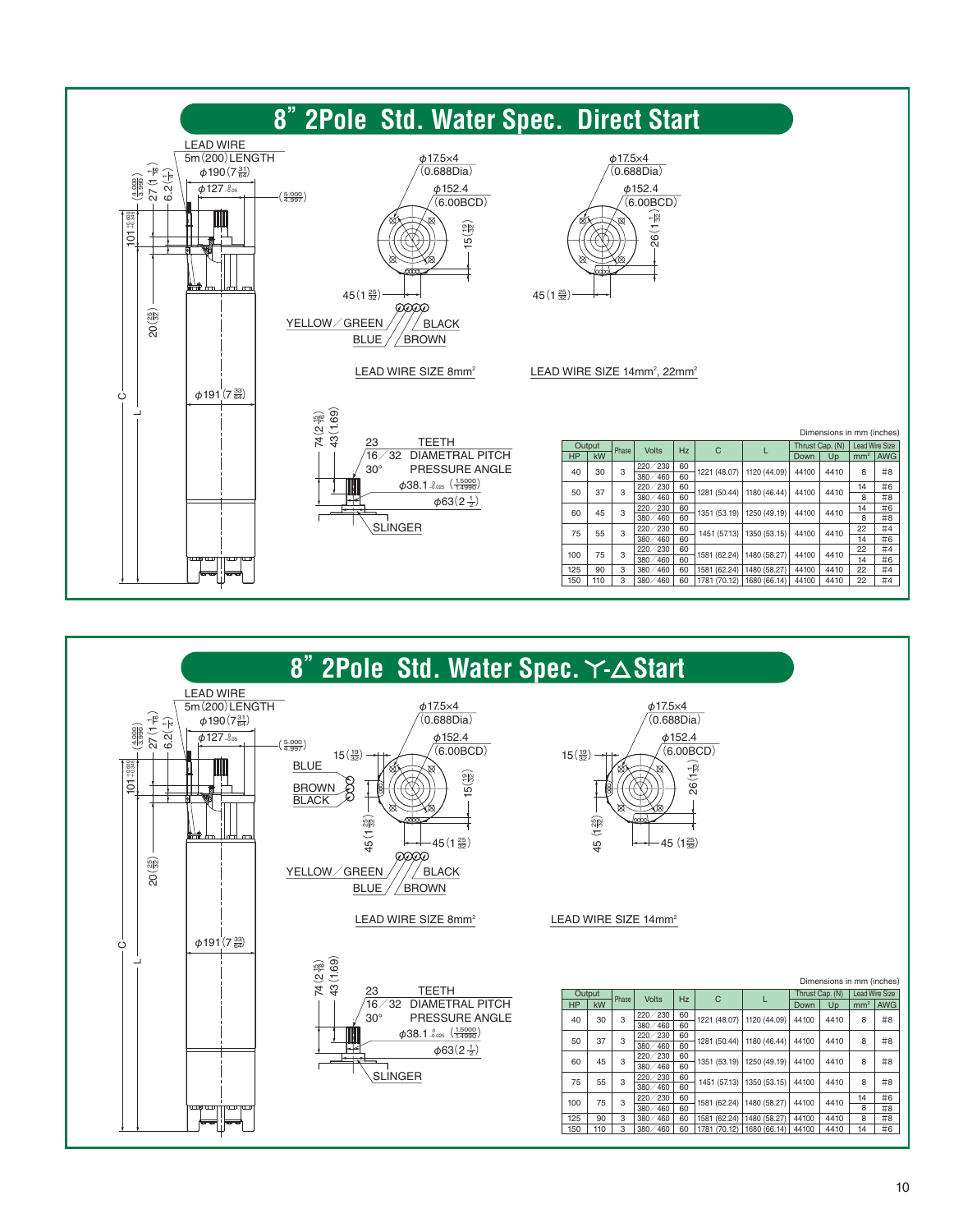

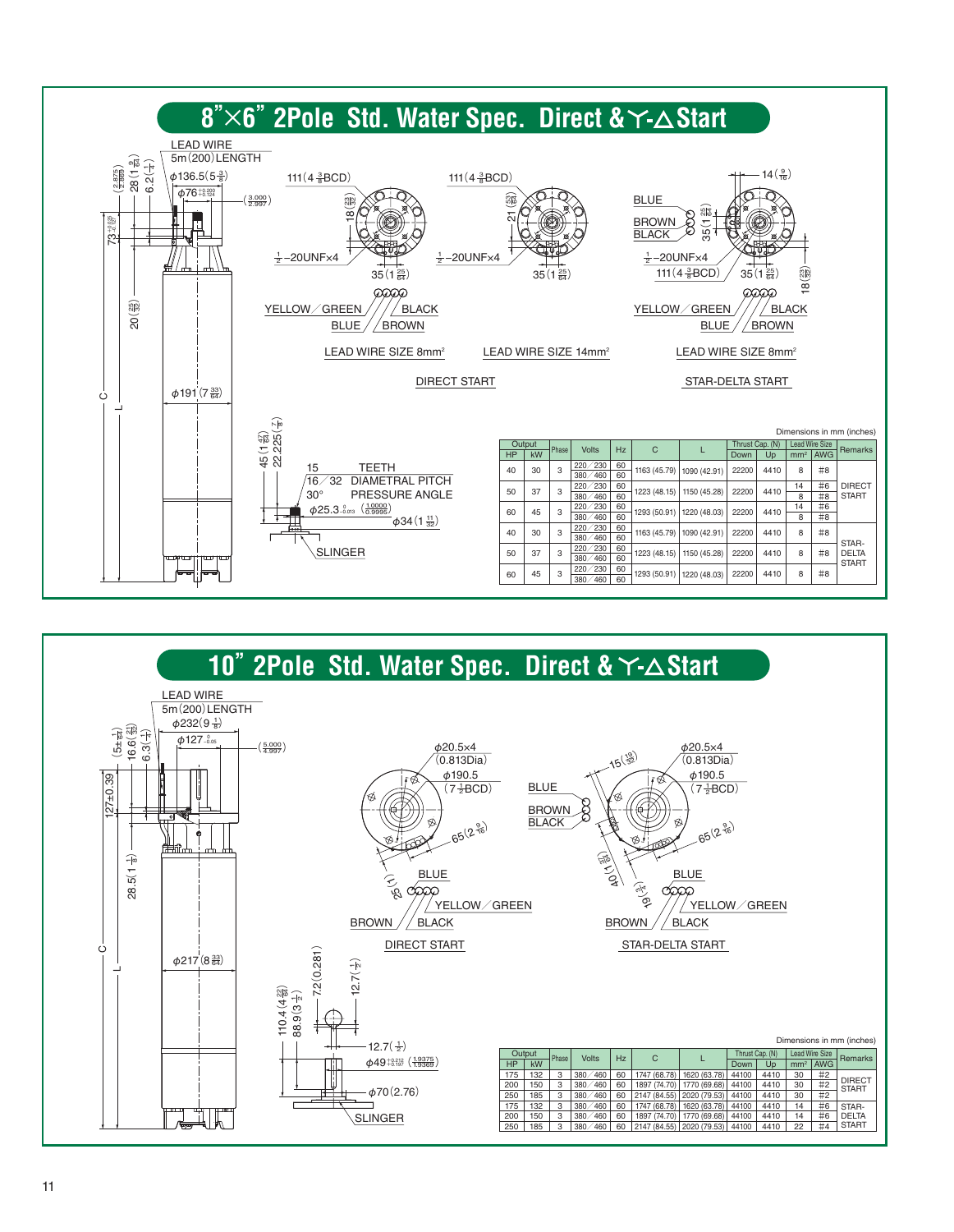

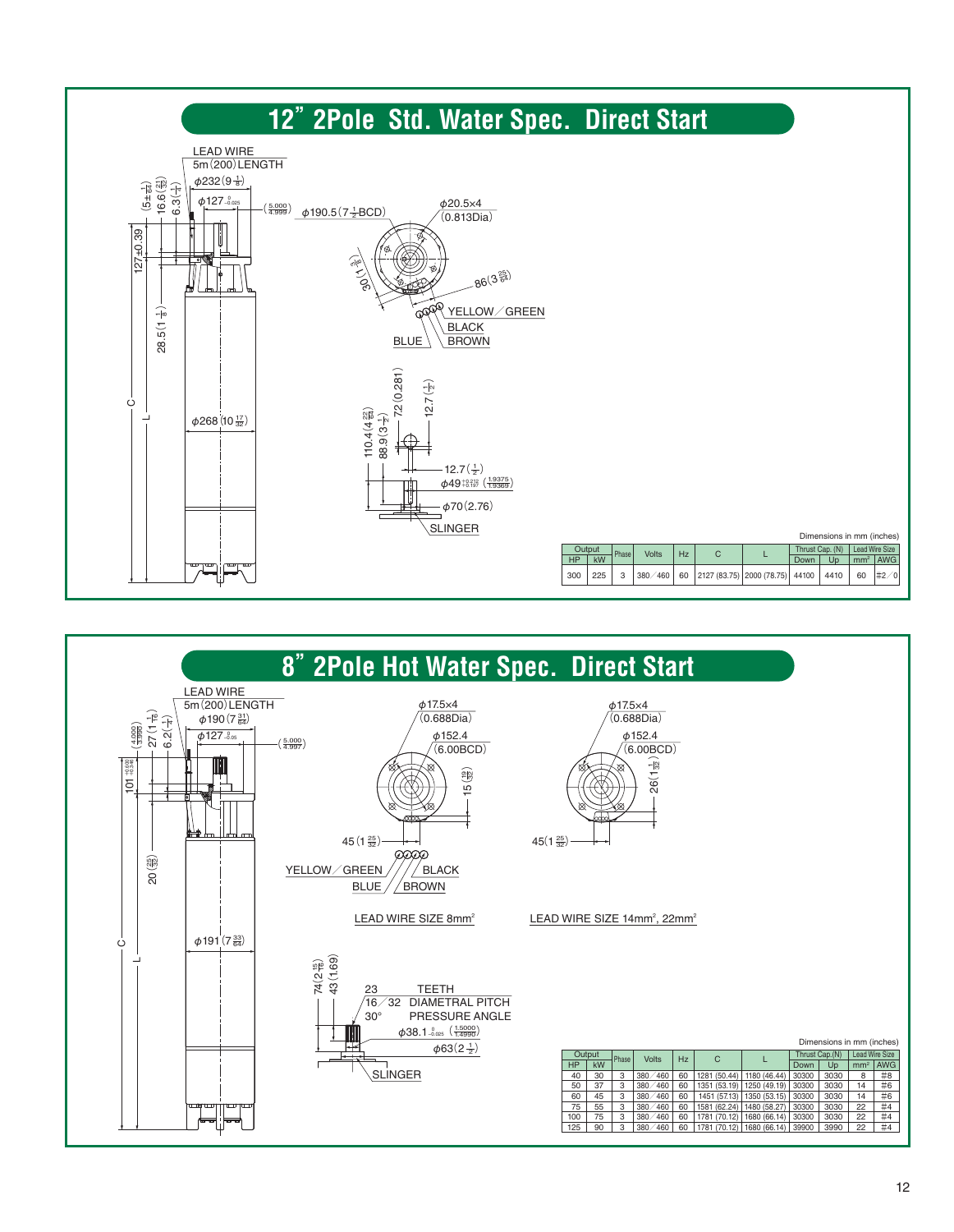

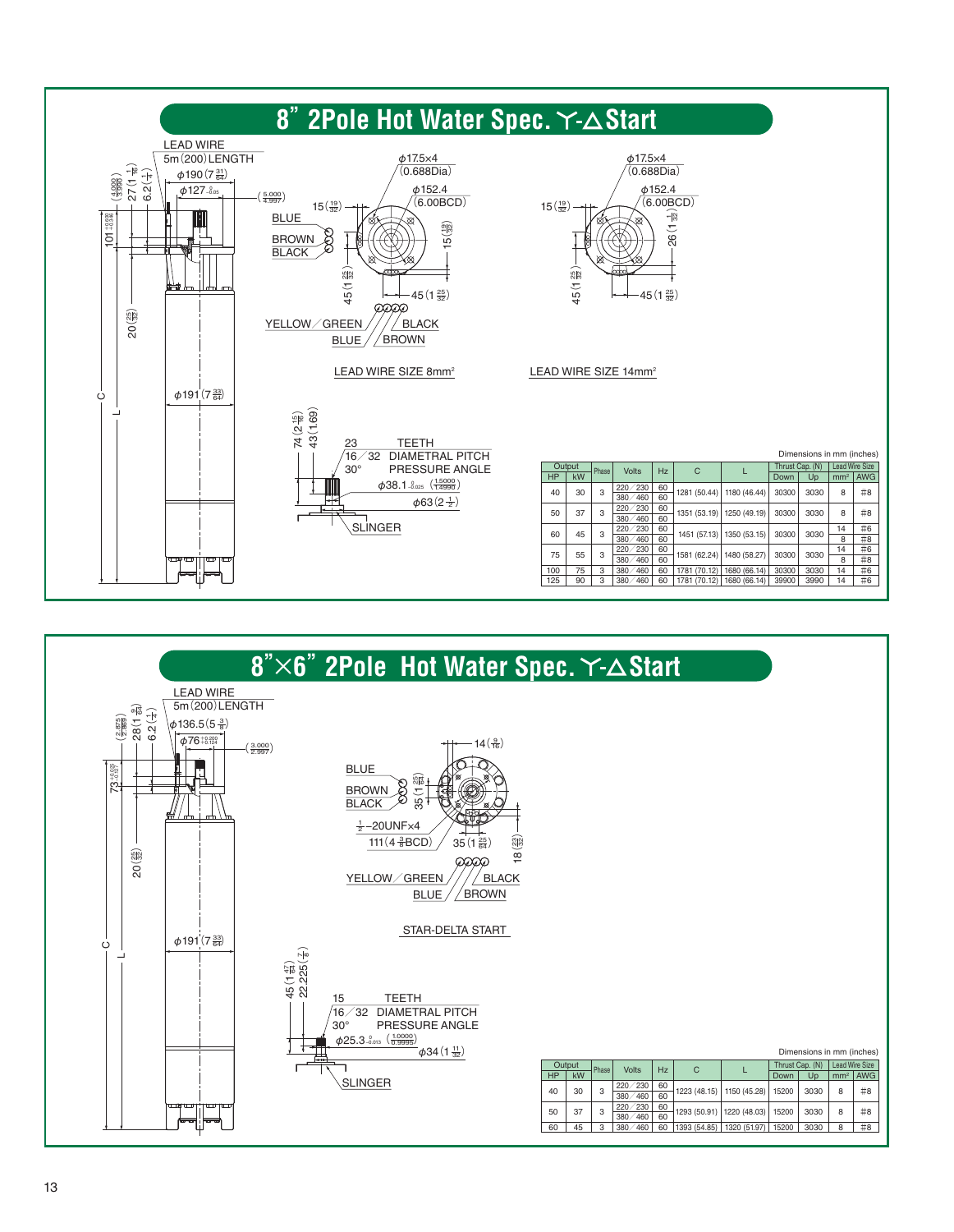